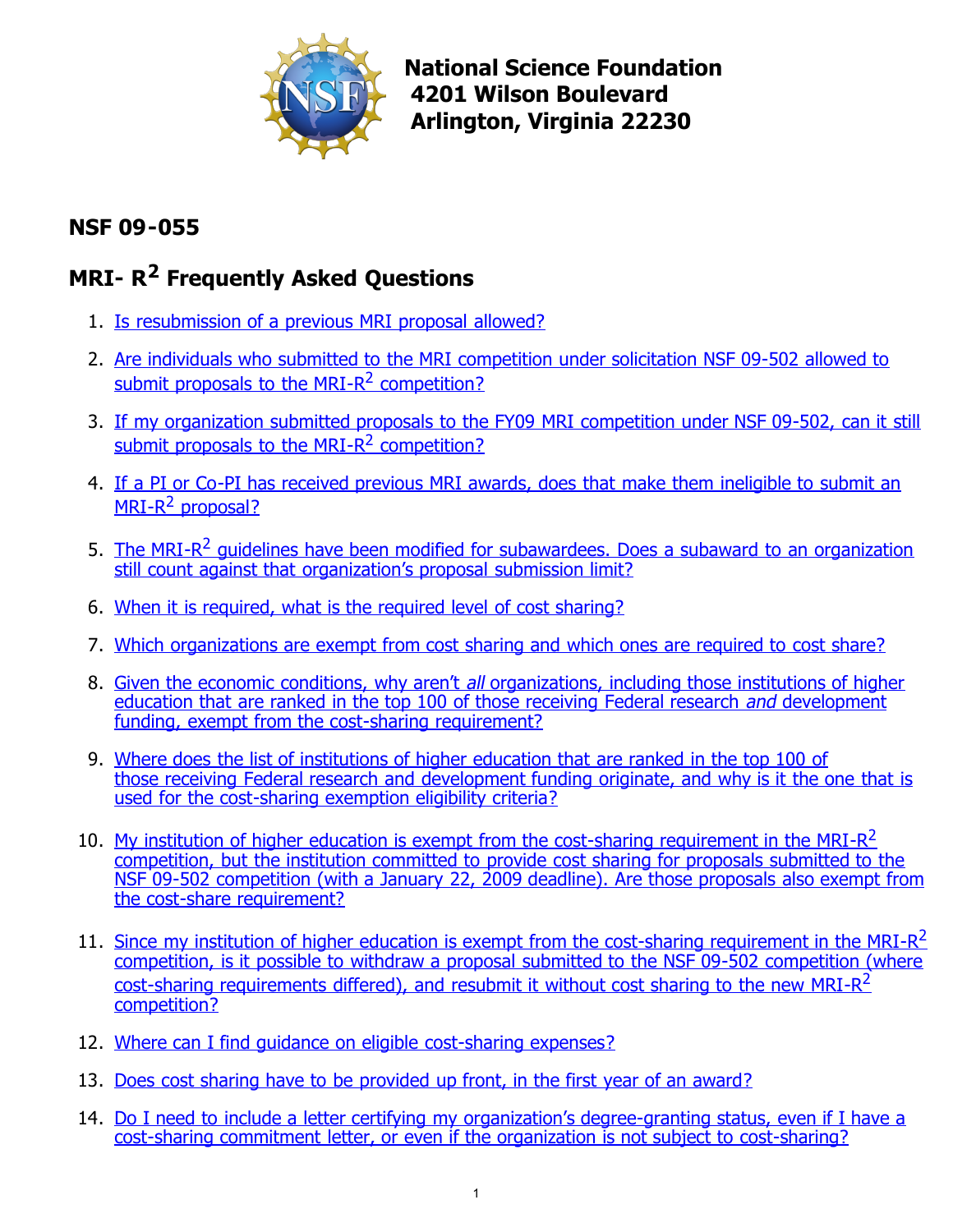- <span id="page-1-0"></span>15. [My organization has not granted more than 20 PhDs in the previous two years. However, it is not](#page-3-0) considered to be a two- or four-year college or university, and does not grant bachelors or associate degrees. For the purposes of the MRI/MRI-R<sup>2</sup> program, are we considered to be PhDgranting, non-PhD granting, or non-degree granting?
- 16. Does MRI-R<sup>2</sup> support renovation or modernization of facilities or infrastructure if the costs are associated with installation of an instrument?
- 17. [Will there be additional conditions and reporting requirements for awards made as a result of this](#page-4-0)  $MRI-R<sup>2</sup>$  competition?
- 18. Does MRI/MRI-R<sup>2</sup> allow for acquisition of multiple instruments?
- 19. The instrumentation I am requesting will be used for research, but it will also be available for [educational and outreach purposes \(e.g., courses and outreach activities\) as well. Will this use](#page-4-0) disqualify the proposal?
- 20. [If I am requesting funds in the budget for postdoctoral personnel, am I required to provide a](#page-4-0) postdoctoral mentoring plan as part of the proposal?
- 21. [Can I, as a faculty member, request salary support?](#page-4-0)
- 22. [Is technician time an allowable expense for operating and maintaining the instrument?](#page-5-0)
- 23. [Are training expenses for the instrument eligible costs?](#page-5-0)
- 24. [Is the duration of this grant limited to one year for acquisition, or can the duration include more](#page-5-0) than one year of operational expenses, including service contracts?
- 25. Does the MRI-R<sup>2</sup> program accept hard-copy proposals, statements of collaboration, or other documents outside of the FastLane system?
- 26. [Can I submit color hard copies of my proposal by regular mail?](#page-5-0)
- 27. [Is a letter of intent required?](#page-5-0)
- 28. [From whom is a statement of collaboration needed?](#page-5-0)

#### **RESUBMISSION**

# 1. **Is resubmission of a previous MRI proposal allowed?**

Proposals submitted to the FY09 MRI competition under solicitation [NSF 09-502,](http://www.nsf.gov/publications/pub_summ.jsp?ods_key=nsf09502) that were accepted for review, are not eligible to be resubmitted for the MRI-R<sup>2</sup> competition. This applies to any proposal that wholly or substantially duplicates the FY09 MRI proposal that was accepted for review, whether it is awarded or declined. Updated proposals from competitions previous to the FY09 competition can be submitted, but only after they have undergone substantial revision that takes into account the major comments or concerns resulting from the prior NSF review. The Foundation will treat the revised proposal as a new proposal, subject to the standard review procedures.

<span id="page-1-1"></span>2. **Are individuals who submitted to the MRI competition under solicitation [NSF 09-502](http://www.nsf.gov/publications/pub_summ.jsp?ods_key=nsf09502) allowed to submit proposals to the MRI-R2 competition?**

Yes, individuals who submitted to [MRI 09-502](http://www.nsf.gov/publications/pub_summ.jsp?ods_key=nsf09502) are not precluded from participating in the MRI-R<sup>2</sup> competition, but the proposed project cannot represent a resubmission that wholly or substantially duplicates a proposal submitted to the FY09 MRI competition under [NSF 09-502.](http://www.nsf.gov/publications/pub_summ.jsp?ods_key=nsf09502)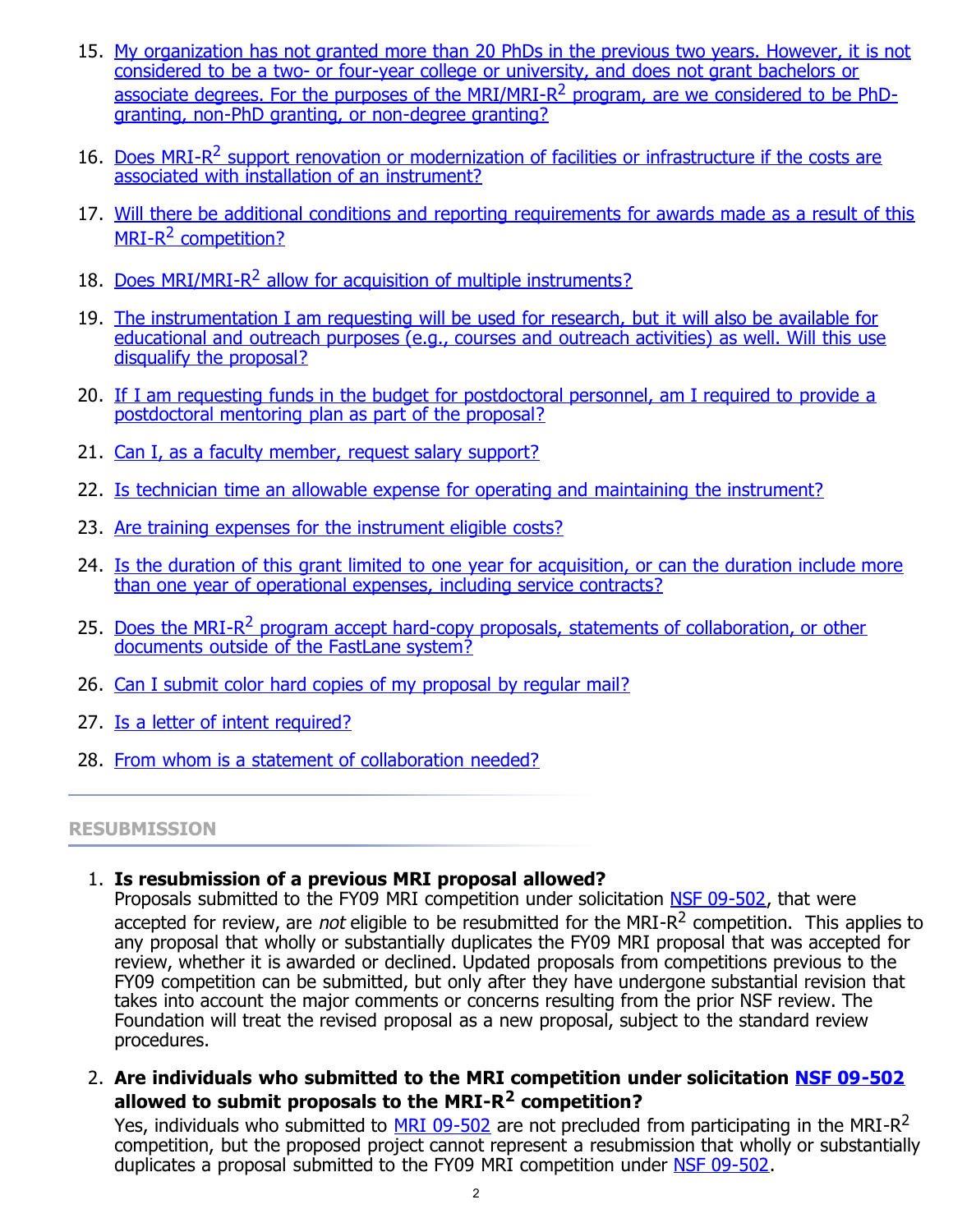<span id="page-2-0"></span>3. **If my organization submitted proposals to the FY09 MRI competition under [NSF 09-](http://www.nsf.gov/publications/pub_summ.jsp?ods_key=nsf09502) [502,](http://www.nsf.gov/publications/pub_summ.jsp?ods_key=nsf09502) can it still submit proposals to the MRI-R2 competition?** 

Yes. The MRI program submission limit applies to each individual competition. Prior submissions by, or awards to, an organization are not considered in the limit for the MRI-  $R^2$  competition. Therefore, organizations can submit up to three proposals, if at least one is for development, for the MRI- $R^2$  competition.

4. **If a PI or Co-PI has received previous MRI awards, does that make them ineligible to submit an MRI-R2 proposal?** 

No, there is no limit on the number of MRI projects in which a PI/Co-PI may participate, but please note that results from prior MRI awards (within the past five years) must be summarized in the current proposal.

5. **The MRI-R2 guidelines have been modified for subawardees. Does a subaward to an organization still count against that organization's proposal submission limit?** An organization may be included as a funded subawardee/subcontractor in another organization's development proposal, at a level of 20% or less of that proposal's budget, without affecting the subawardee's/subcontractor's submission limit. Inclusion as a funded subawardee/subcontractor in a development proposal at a budgetary level in excess of 20%, or in any acquisition proposal, must be counted against proposal submission limits.

**COST SHARING**

- 6. **When it is required, what is the required level of cost sharing?** Cost sharing, when it is required, must be 30% of the total project cost.
- 7. **Which organizations are exempt from cost sharing and which ones are required to cost share?**

Non-PhD-granting academic institutions of higher education are exempt. For this MRI-R2 competition only**,** cost-sharing is further exempt for:

An institution of higher education which:

- a. **Is not ranked among the top 100 of those that receive Federal research** and development funding**; and**
- b. **Includes a certification** from the institution's president or provost that states that the project will i) make a substantial improvement in the institution's capabilities to conduct leading edge research; ii) provide research experiences for undergraduate students using leading-edge facilities; and iii) broaden the participation in science and engineering research by women, underrepresented minorities and persons with disabilities. This certification must be submitted as a single-copy document as described in Section V of the MRI-R<sup>2</sup> solicitation.

For institutions of higher education listed as one of the top 100 institutions receiving Federal research and development funding, cost sharing is required.

The list of the top 100 institutions of higher education, as documented by the statistical data published by NSF, can be found at<http://www.nsf.gov/statistics/infbrief/nsf09313/>.

8. **Given the economic conditions, why aren't** all **organizations, including those institutions of higher education that are ranked in the top 100 of those receiving Federal research** and **development funding, exempt from the cost-sharing requirement?** The America COMPETES Act (Public Law 110-69) requires cost sharing in the MRI program, but it also provides the exemption criteria. The cost-sharing exemptions have been implemented in the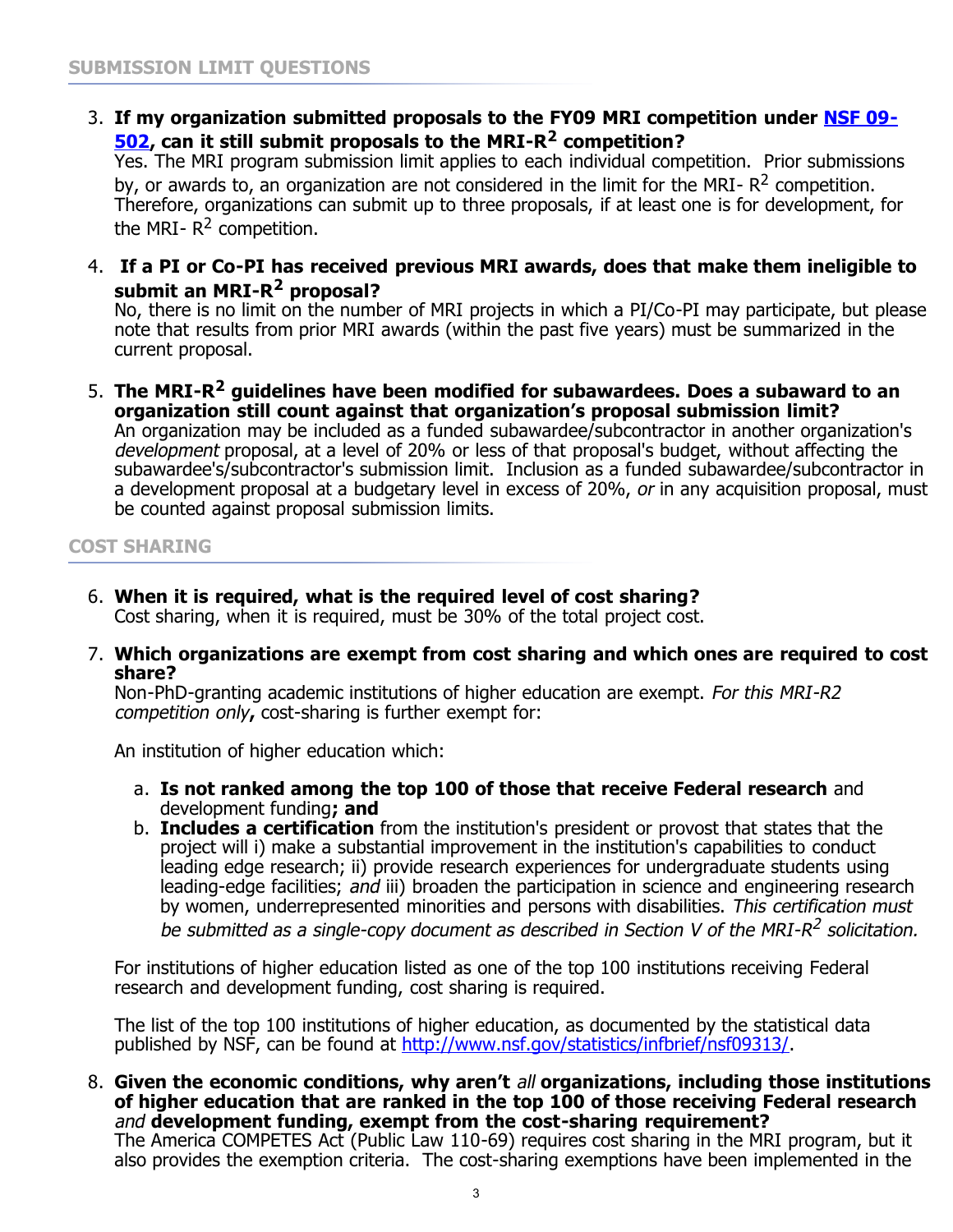MRI-R<sup>2</sup> competition as allowed by Section 7036(C)(2)(A) of the Act.

- <span id="page-3-0"></span>9. **Where does the list of institutions of higher education that are ranked in the top 100 of those receiving Federal research and development funding originate, and why is it the one that is used for the cost-sharing exemption eligibility criteria?** The current list of the top 100 institutions of higher education receiving Federal research and development funding, which is referenced in the America COMPETES Act and serves as the basis for determining exemptions to the cost-sharing requirement, is compiled by the NSF Division of Science Resource Statistics in the Directorate for Social, Behavioral and Economic Sciences.
- 10. **My institution of higher education is exempt from the cost-sharing requirement in the MRI-R2 competition, but the institution committed to provide cost sharing for proposals submitted to the [NSF 09-502](http://www.nsf.gov/publications/pub_summ.jsp?ods_key=nsf09502) competition (with a January 22, 2009 deadline). Are those proposals also exempt from the cost-share requirement?** No. Proposals submitted to the [NSF 09-502](http://www.nsf.gov/publications/pub_summ.jsp?ods_key=nsf09502) competition were subject to the quidelines contained in that solicitation.
- 11. **Since my institution of higher education is exempt from the cost-sharing requirement in the MRI-R2 competition, is it possible to withdraw a proposal submitted to the [NSF](http://www.nsf.gov/publications/pub_summ.jsp?ods_key=nsf09502) [09-502](http://www.nsf.gov/publications/pub_summ.jsp?ods_key=nsf09502) competition (where cost-sharing requirements differed), and resubmit it without cost sharing to the new MRI-R2 competition?**

No. Proposals submitted to the FY09 MRI competition under solicitation [NSF 09-502,](http://www.nsf.gov/publications/pub_summ.jsp?ods_key=nsf09502) that were accepted for review, are not eligible to be resubmitted for the MRI-R<sup>2</sup> competition.

12. **Where can I find guidance on eligible cost-sharing expenses?**

Information related to cost sharing can be found in **[OMB Circular A-110](http://www.whitehouse.gov/omb/circulars/a110/a110.html)**, Sub Part C.23 "Cost Sharing or Matching." For additional information on cost principles consult: **[OMB Circular A-21](http://www.whitehouse.gov/omb/assets/omb/circulars/a021/a21_2004.pdf)** (Cost Principles for Educational Institutions) and/or **[OMB Circular A-122](http://www.whitehouse.gov/omb/assets/omb/circulars/a122/a122_2004.pdf)** (Cost Principles for Non-Profit Organizations). Further information about cost-sharing is available from NSF's Cost Analysis and Audit Resolution Branch at <http://www.nsf.gov/bfa/dias/caar/index.jsp>.

13. **Does cost sharing have to be provided up front, in the first year of an award?** Cost-sharing commitments must be met by the end of the award period, which may be greater than one year depending on the award.

# **CERTIFICATION LETTER OF INSTITUTION TYPE**

14. **Do I need to include a letter certifying my organization's degree-granting status, even if I have a cost-sharing commitment letter, or even if the organization is not subject to cost-sharing?**

Yes, a letter certifying organization's status as PhD-granting, non-PhD-granting, or non-degreegranting (per the definitions in the solicitation) is required for all proposals. Failure to provide this may be grounds for returning the proposal without review.

15. **My organization has not granted more than 20 PhDs in the previous two years. However, it is not considered to be a two- or four-year college or university, and does not grant bachelors or associate degrees. For the purposes of the MRI/MRI-R<sup>2</sup> program, are we considered to be PhD-granting, non-PhD granting, or non-degree granting?**

The MRI/MRI-R<sup>2</sup> program considers such an organization to be non-degree-granting. PhD-granting institutions of higher education are academic institutions that have produced more than 20 PhDs or DScis in any NSF-supported fields of science, mathematics or engineering during the combined previous two academic years. Non-Ph.D. granting institutions of higher education are two- and four- year colleges and universities that have produced 20 or fewer PhDs or DScis in any NSFsupported fields of science, mathematics, and engineering during the combined previous two academic years. Non-degree granting organizations are independent, not-for-profit organizations,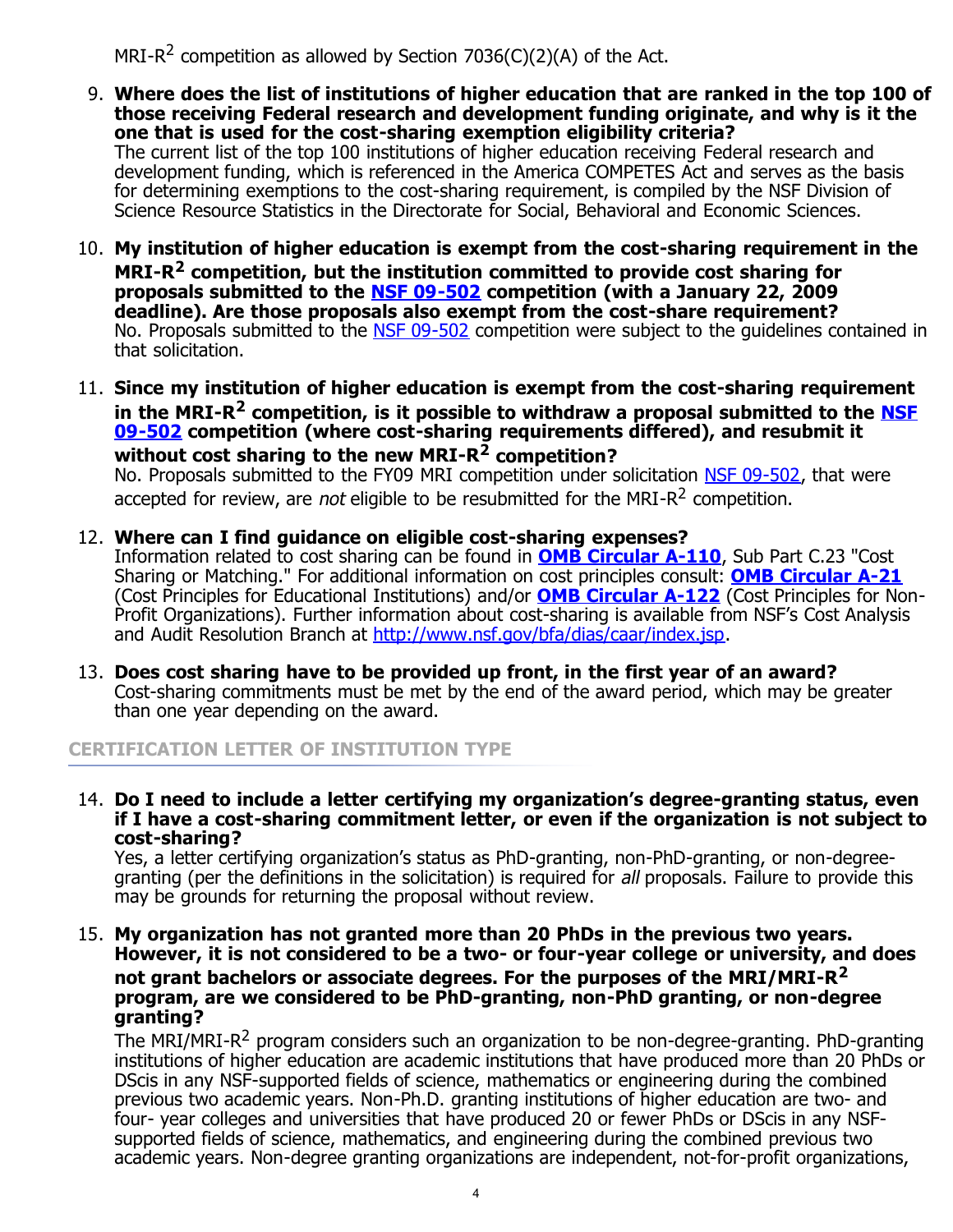<span id="page-4-0"></span>museums and science centers, or consortia of organizations working in NSF-supported fields of science, mathematics, and engineering.

# **ROOM RENOVATION**

16. **Does MRI-R2 support renovation or modernization of facilities or infrastructure if the costs are associated with installation of an instrument?**

No. Expenses associated with construction and/or improvements of supporting infrastructure are not eligible MRI-R<sup>2</sup> costs. This includes (but is not limited to) the installation of supporting infrastructure and systems such as HVACs, drainage, and power systems. Other opportunities (e.g., NSF's Academic Research Infrastructure program) may be available for these purposes.

**AWARD CONDITIONS AND REPORTING REQUIREMENTS**

17. **Will there be additional conditions and reporting requirements for awards made as a result of this MRI-R2 competition?**

Yes. Details about reporting requirements for MRI-R<sup>2</sup> awards can be found in the solicitation and at: [www.nsf.gov/recovery](http://www.nsf.gov/recovery).

**MULTIPLE INSTRUMENTS**

# 18. **Does MRI/MRI-R2 allow for acquisition of multiple instruments?**

The MRI/MRI-R<sup>2</sup> program does allow for requests of multiple instruments, as long as they share a common or specific research focus. The intent is to allow for instruments that complement each other when undertaking research programs, or for instruments that probe a particular question or set of related questions from different perspectives. The instruments should be thought of as a system that would otherwise be difficult to assemble through individual grants. Researchers utilizing the equipment are expected to require the entire set of instruments, rather than individual investigators needing only a specific instrument.

#### **INSTRUMENT USE**

19. **The instrumentation I am requesting will be used for research, but it will also be available for educational and outreach purposes (e.g., courses and outreach activities) as well. Will this use disqualify the proposal?** 

No. The use of the instrument in educational and outreach efforts is encouraged (e.g., a broader impact), but the preponderance of use of the instrument must be research and research training.

#### **PERSONNEL**

#### 20. **If I am requesting funds in the budget for postdoctoral personnel, am I required to provide a postdoctoral mentoring plan as part of the proposal?**

Yes. A mentoring plan for postdoctoral personnel is a requirement of the America COMPETES Act. If a proposal requests funds to support postdoctoral personnel, then a mentoring plan is required. Failure to provide this mentoring plan will result in the proposal being returned without review. For further information on this topic, please consult the Grant Proposal Guide at [http://www.nsf.gov/publications/pub\\_summ.jsp?ods\\_key=gpg](http://www.nsf.gov/publications/pub_summ.jsp?ods_key=gpg)

# 21. **Can I, as a faculty member, request salary support?**

Yes, but any requests for salary must be consistent with the Grant Proposal Guide requirements and allowable by the MRI-R<sup>2</sup> guidelines (i.e., for operations and maintenance or for activities that are directly related to instrument development). Such requests must be well justified, and be commensurate with the technical expertise and time required for the scale and scope of the instrument. Reviewers will be asked to comment on the appropriateness of such requests.